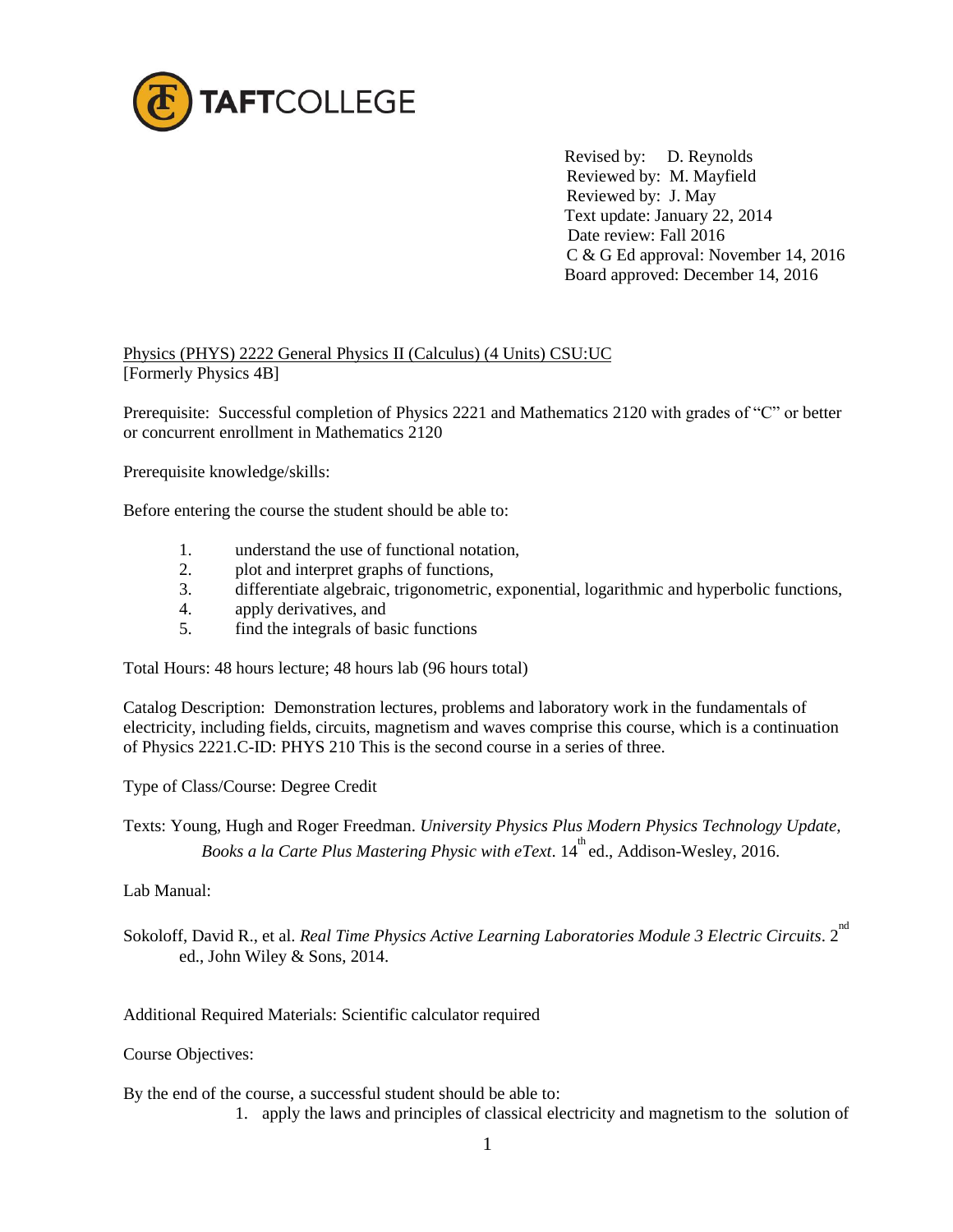

problems of:

- a. forces between point charges; electric force fields and potential fields produced by individual point charges and sets of point charges and by uniformly charged surfaces and volumes having plane, spherical or cylindrical charge symmetry (Gauss' Law); potential difference calculations; and capacitance, capacitors, arrays of capacitors, and the effect of dielectrics on capacitors,
- b. current, resistance and electromotive force and direct current circuits and instruments,
- c. the magnetic field and the force it exerts on moving electric charges or currents, its production by moving electric charges or currents, induced electromotive force in conductors and electric circuits, and the magnetic properties of matter,
- d. mutual inductance and self inductance and, the basis of electrical machinery and the behavior of electric circuits involving resistance, inductance and capacitance in transient and (alternating circuit) conditions
- e. electromagnetic waves
- 2. in all the subject areas of this course, be able to identify multiple applicable physical concepts (some of which will have been covered in prior chapters) and their use in an appropriate manner and sequence. Comprehend presentations in which calculus concepts are extended beyond those learned so far in the calculus course for specific physics needs, such as Gauss**'** Law, and be able to explain or reproduce the derivations and apply the results to problems,
- 3. perform assigned experiments in a reasonable manner, and prepare adequate experimental reports presenting the numerical results and analyzing the sources and significance of errors, and
- 4**.** list and discuss objectives of any experiment, the type of measurements made, why they were made, and how they entered into the determination of the desired result.

Course Scope and Content: (Lecture)

| Unit I   | Electric Fields<br>A. Properties of Electric Charges<br>B. Coulomb's Law                                                         |
|----------|----------------------------------------------------------------------------------------------------------------------------------|
| Unit II  | Gauss's Law<br>A. Electric Flux<br>B. Applications of Gauss's Law                                                                |
| Unit III | Electric Potential<br>A. Electric Potential and Potential Difference<br>B. Electric Potential of Continuous Charge Distributions |
| Unit IV  | Capacitance and Dielectrics<br>A. Calculating Capacitance<br><b>Capacitors with Dielectrics</b><br>В.                            |
| Unit V   | <b>Current and Resistance</b><br>A. Electric Current<br>ာ                                                                        |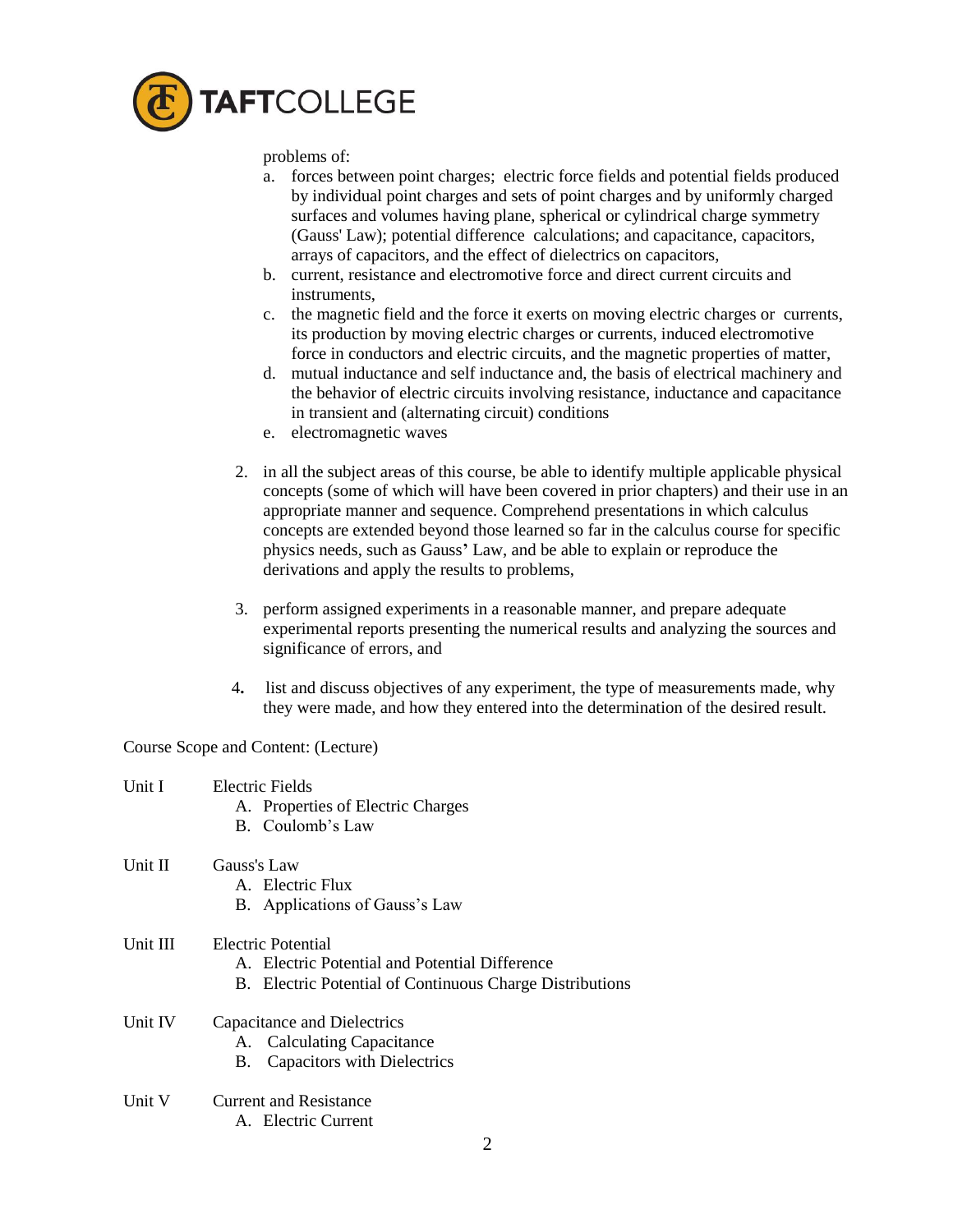

|                                        | B. Resistance and Temperature                                                                                           |  |  |
|----------------------------------------|-------------------------------------------------------------------------------------------------------------------------|--|--|
| Unit VI                                | <b>Direct Current Circuits</b><br>A. Electromotive Force<br><b>B.</b> Kirchhoff's Rules                                 |  |  |
| Unit VII                               | The Magnetic Field<br>A. Magnetic Fields and Forces<br>B. Torque on a Current Carrying Loop in a Uniform Magnetic Field |  |  |
| Unit VIII                              | Sources of the Magnetic Field<br>A. The Biot-Savart Law<br>B. Ampere's Law                                              |  |  |
| Unit IX                                | Faraday's Law<br>A. Motional Emf<br>B. Lenz's Law                                                                       |  |  |
| Unit X                                 | Inductance<br>A. RL Circuits<br><b>B.</b> Mutual Inductance                                                             |  |  |
| Unit XI                                | <b>Alternating Current Circuits</b><br>A. AC Sources<br>B. Power in an AC Circuit                                       |  |  |
| Unit XII                               | Electromagnetic Waves<br>A. Maxwell's Equations<br>B. Energy Carried by an Electromagnetic Wave                         |  |  |
| Unit XIII                              | <b>Sound Waves</b><br>A. Pressure Variations in Sound Waves<br><b>B.</b> The Doppler Effect                             |  |  |
| Unit XIV                               | <b>Special Relativity</b><br>Invariance of Physical Laws<br>A.<br>Relativity of Time Intervals<br>Β.                    |  |  |
| Course Scope and Content: (Laboratory) |                                                                                                                         |  |  |
| Unit I                                 | <b>Batteries and Currents</b><br>A. Circuit Diagrams<br>B. Measuring Current and Voltage                                |  |  |
| Unit II                                | <b>Current in DC Circuits</b><br>A. Series Connections<br><b>B.</b> Parallel Connections                                |  |  |
| Unit III                               | Voltage in DC Circuits<br>A. Potential Difference in a Circuit<br>3                                                     |  |  |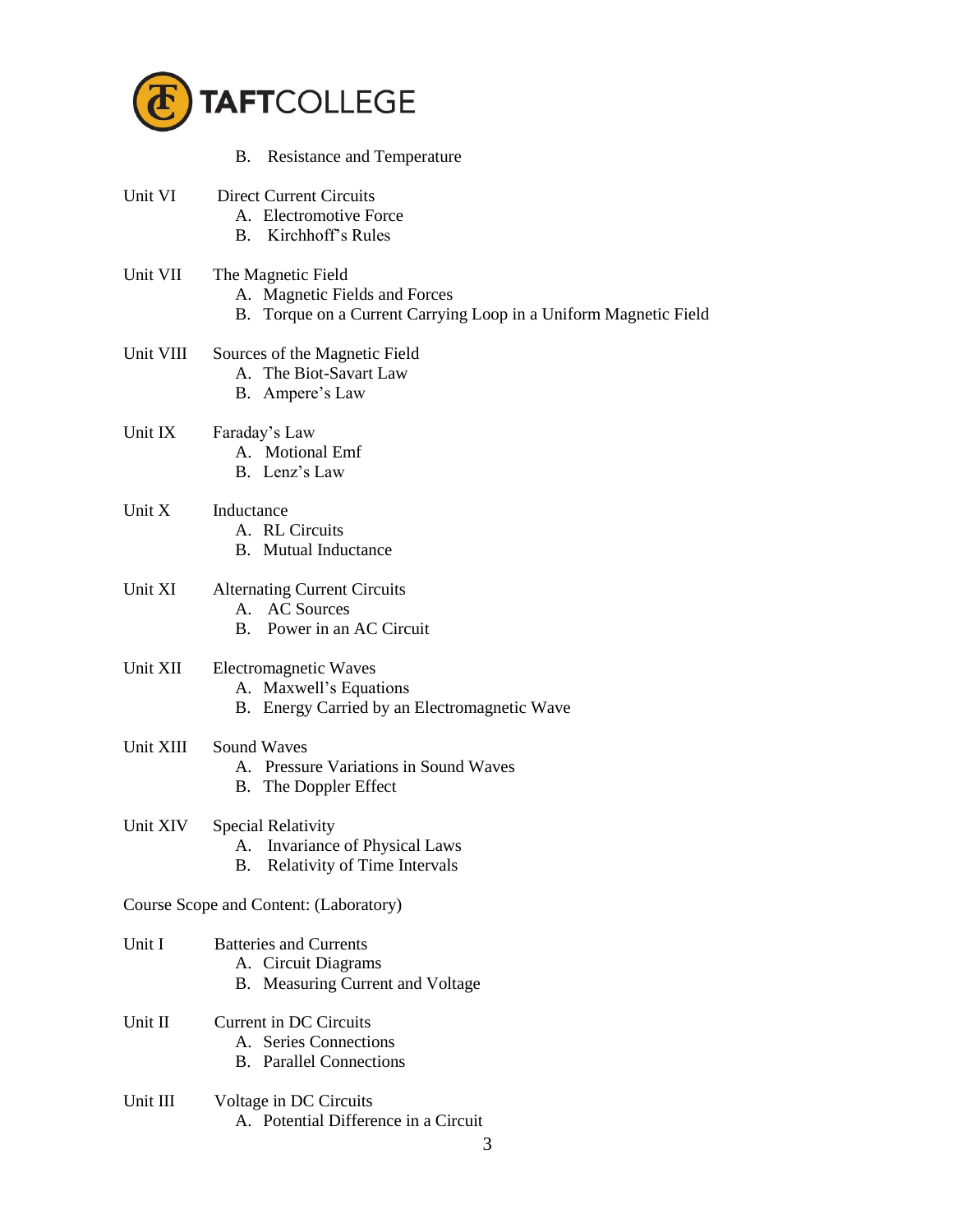

|           | B. Ohm's Law                                                                                                                             |
|-----------|------------------------------------------------------------------------------------------------------------------------------------------|
| Unit IV   | Kirchhoff's Laws<br>A. Measuring Resistance<br>B. Resistance Equivalence in Series and Parallel Circuits                                 |
| Unit V    | Capacitors and RC Circuits<br>A. Measuring Capacitance<br>B. Time Dependence of Current in a Capacitor                                   |
| Unit VI   | <b>Inductors and LR Circuits</b><br>A. Properties of Circuits with Inductors<br>B. Time Dependence of Current in an Inductor             |
| Unit VII  | AC Currents and Voltages<br>A. Peak Voltage and Frequency for AC Signals<br>B. Phase, Amplitude, Reactance, and Impedance in AC Circuits |
| Unit VIII | <b>AC Filters and Resonance</b><br>A. Design of Capacitive and Inductive Filters<br>B. Resonance in AC Circuits                          |
| Unit IX   | Coulomb's Law<br>A. Inverse Square Relationship for Distance<br>B. Application to Charged Spheres                                        |
| Unit X    | Electric Field of A Line Charge<br>A. Distance Relationship<br>B. Force and the Electric Field                                           |
| Unit XI   | Faraday's Law<br>A. Magnetic Flux and Force<br>B. Induced Current and Voltage in a Coil                                                  |
| Unit XII  | Magnetic Field in a Coil<br>A. Application of Current in a Slinky<br>B. Relationship of Magnetic Field and Current                       |
| Unit XIII | <b>Electrical Energy</b><br>A. Power<br>B. Efficiency of a Motor                                                                         |
| Unit XIV  | <b>Sound Waves and Beats</b><br>A. Frequency and Period<br>B. Amplitude                                                                  |
| Unit XV   | Speed of Sound<br>A. Sound Measurements with a Microphone<br>B. Temperature and the Speed of Sound                                       |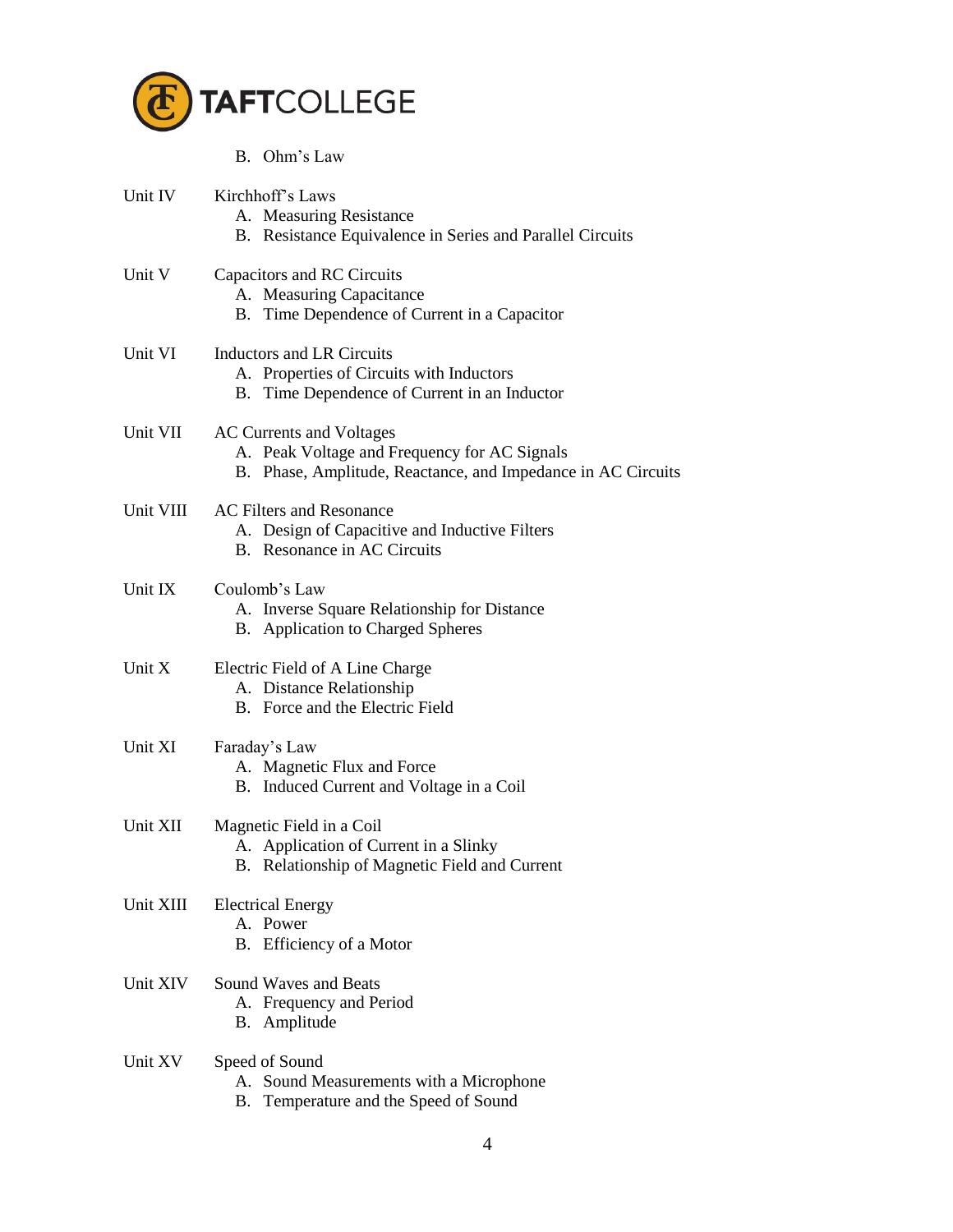

Unit XVI Mathematics of Music

- A. Fast Fourier Transforms
	- B. Structure of Chromatic Scale

Learning Activities Required Outside of Class:

 The students in this class will spend a minimum of 6 hours per week outside of the regular class time doing the following:

- 1. Studying
- 2. Completing required reading
- 3. Problem solving activity or exercise
- 4. Written work

Methods of Instruction:

- 1. Lectures, demonstrations, class discussions, and sample problems solved by the instructor with student involvement to illustrate the application of physical principles
- 2. Laboratory experiments. The principal objectives of the laboratory work are the demonstration of fundamental physical phenomena and the development of physical intuition based on hands-on experience with equipment in exploring these physical phenomena. High accuracy of measurements and development of sophisticated laboratory techniques are not emphasized, but the crucial role of experimental inquiry in the development of physical theory and in the refinement of our knowledge of physical constants and the behavior and properties of matter necessary as a foundation for technological progress are stressed.
- 3. Problem solving sessions under the direction of the instructor using whatever portion of laboratory time remains after performance of the experiments.
- 4. In both lecture and laboratory, emphasis will be placed on the development of an understanding of physical principles, and on the development of the thinking skills necessary to analyze increasingly complex problems and select an appropriate set and sequence of physical principles to solve them. Rote memorization of "format" approaches to solve problems will typically be avoided.
- 5. Maximum use will be made, where appropriate, of the student's developing mathematical capabilities to increase the generality and transparency of the physical presentations. This will include, where essential, the heuristic introduction of certain mathematical techniques in advance of their treatment in the calculus course sequence. Gauss's law and other vector calculus treatments essential for Physics 2222 are examples.

Methods of Evaluation:

- 1. Substantial writing assignments, including:
	- a. laboratory reports
	- b. brief expositions as part of exams
- 2. Computational or non-computational problem-solving demonstrations, including:
	- a. exams
	- b. homework problems
	- c. laboratory reports
	- d. class discussions

Laboratory Category: Extensive Laboratory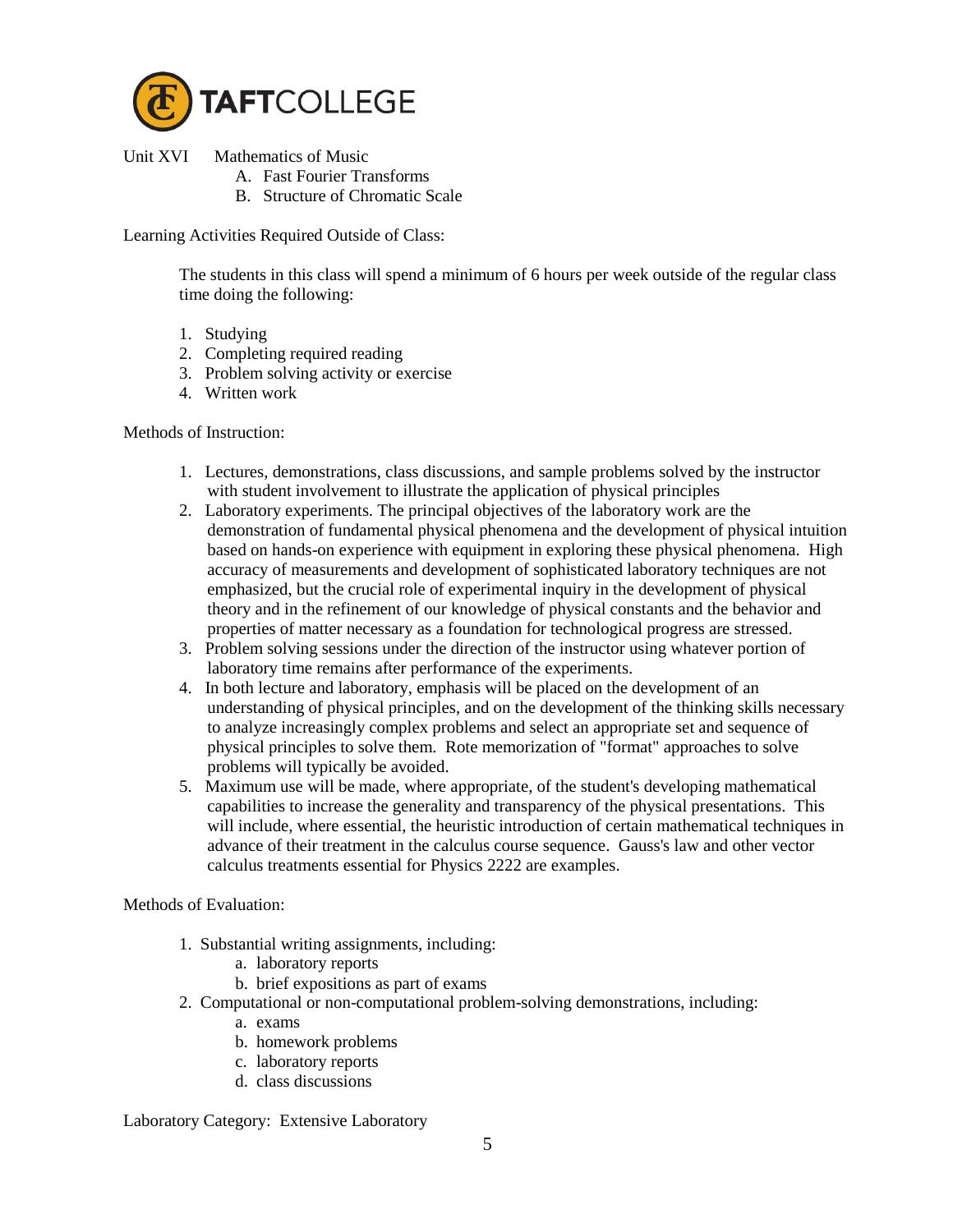

Pre delivery criteria: All of the following criteria are met by this lab.

- 1. Curriculum development for each lab.
- 2. Published schedule of individual laboratory activities.
- 3. Published laboratory activity objectives.
- 4. Published methods of evaluation.
- 5. Supervision of equipment maintenance, laboratory setup, and acquisition of lab materials and supplies.

During laboratory activity of the laboratory: All of the following criteria are met by this lab.

- 1. Instructor is physically present in lab when students are performing lab activities.
- 2. Instructor is responsible for active facilitation of laboratory learning.
- 3. Instructor is responsible for active delivery of curriculum.
- 4. Instructor is required for safety and mentoring of lab activities.
- 5. Instructor is responsible for presentation of significant evaluation.

Post laboratory activity of the laboratory: All of the following criteria are met by this lab.

- 1. Instructor is responsible for personal evaluation of significant student outcomes (lab exercises, exams, practicals, notebooks, portfolios, etc.) that become a component of the student grade that cover the majority of lab exercises performed during the course.
- 2. Instructor is responsible for supervision of laboratory clean up of equipment and materials.

| <b>TOP Code:</b>             | 190200: Physics, General          |
|------------------------------|-----------------------------------|
| <b>SAM Priority Code:</b>    | E: Non-Occupational               |
| <b>Distance Education:</b>   | Not Applicable                    |
| Funding Agency:              | Y: Not Applicable(funds not used) |
| Program Status:              | 1: Program Applicable             |
| Noncredit Category:          | Y: Not Applicable, Credit Course  |
| <b>Special Class Status:</b> | N: Course is not a special class  |

Supplemental Data: